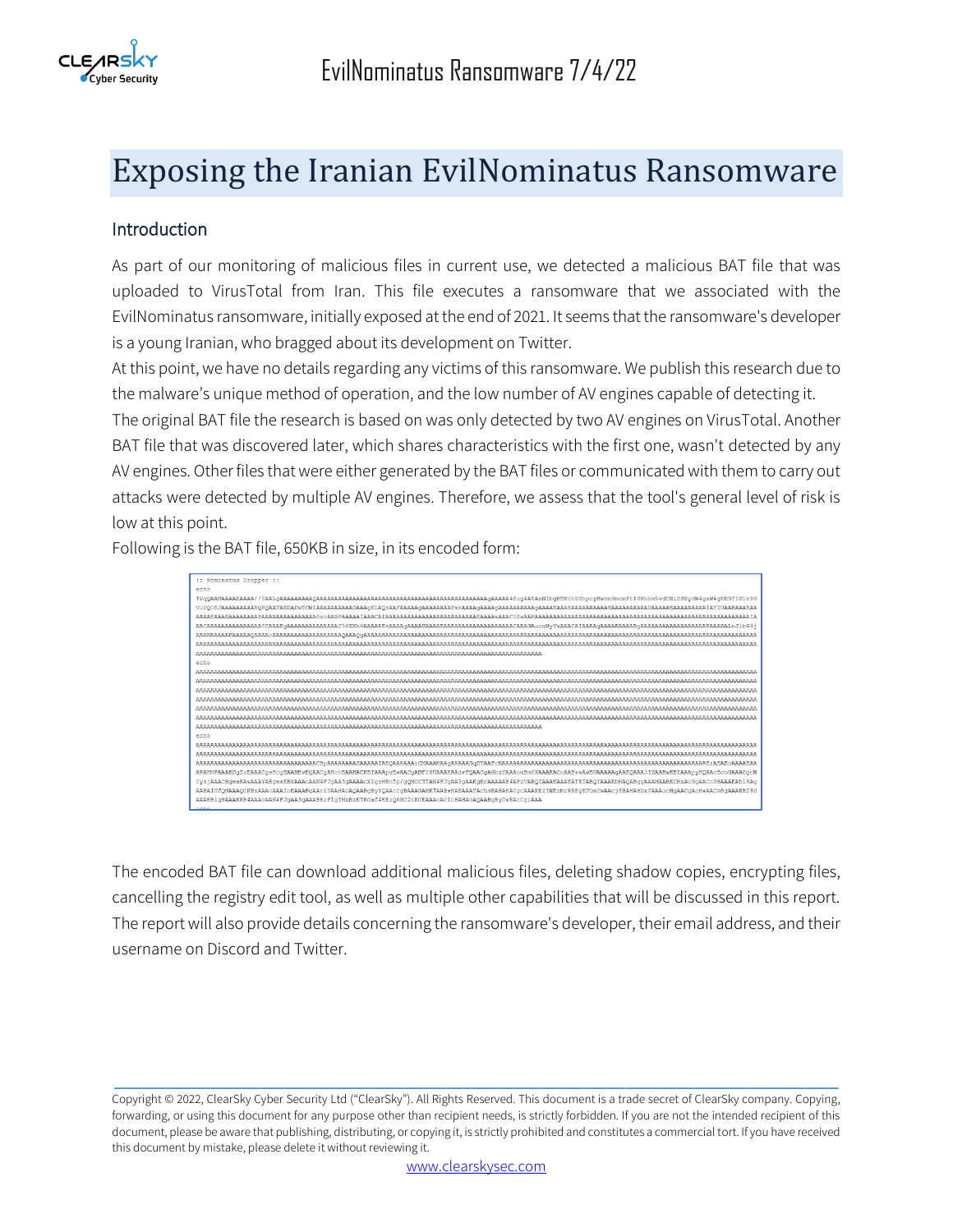

# Investigating the File

The file was uploaded from Iran on 01.04.2022:

| File Name: | txt bat                                                          |
|------------|------------------------------------------------------------------|
| File Type: | bat                                                              |
| MD5:       | d3f480c79a3964fa26033d19d9fbd661                                 |
| SHA-1:     | 0afc1b886e12e22e01ded0ae87e2caa5d5a99363                         |
| $SHA-256$  | abb55587eec8cf7105f1f5b3e458be7442e53f73abf6932bccf1f40b0580b50e |

| abb55587eec8cf7105f1f5b3e458be7442e53f73abf6932bccf1f40b0580b50e |                                                                                                                |                          | Help                                 | $\curvearrowleft$ | ${}^{000}_{000}$ |
|------------------------------------------------------------------|----------------------------------------------------------------------------------------------------------------|--------------------------|--------------------------------------|-------------------|------------------|
|                                                                  |                                                                                                                |                          |                                      |                   |                  |
|                                                                  | (!) 2 security vendors and no sandboxes flagged this file as malicious                                         |                          |                                      |                   |                  |
| /57<br>$\overline{?}$<br>Community<br>$\checkmark$<br>Score      | abb55587eec8cf7105f1f5b3e458be7442e53f73abf6932bccf1f40b0580b50e<br>txt.bat<br>direct-cpu-clock-access<br>text | 653.66 KB<br><b>Size</b> | 2022-04-0112:42:58 UTC<br>2 days ago |                   |                  |

A static investigation of the file refers to the following URL:

hxxps[:]//i-love-evilnominatuscrypt[.]000webhostapp[.]com/GoogleAlert[.]vbs

The URL has no AV detections – 0/93. The "GoogleAlert.vbs" file located on the URL is flagged by 19 out of 53 AV engines.

# Dynamic Investigation

During the dynamic investigation of the BAT file, a number of files were generated, each responsible for several actions:

|   | <b>Files modification</b> | 38                           | Only important                                                                      | Filter by filename |            |
|---|---------------------------|------------------------------|-------------------------------------------------------------------------------------|--------------------|------------|
| ⊕ |                           | Timeshift PID Process name   | <b>Filename</b>                                                                     | Content            |            |
| B | 19118 ms 2540 cmd.exe     |                              | C:\Users\admin\TrojanNominatus                                                      | 144 Kb text        |            |
|   |                           | 19165 ms 2064 certutil.exe   | C:\Users\admin\KasperSkyFreeScan.exe                                                | 108 Kb             | executable |
| 兼 | 19462 ms 2540 cmd.exe     |                              | C:\Users\admin\YOMAMA                                                               | 29.4 Kb text       |            |
|   |                           | 19837 ms 4180 RagentOXoX.exe | C:\Users\admin\AppData\Local\Microsoft\CLR_v4.0_32\Usage<br>Logs\RagentOXoX.exe.log | 42 b text          |            |

A screenshot with a partial list of the generated files

Copyright © 2022, ClearSky Cyber Security Ltd ("ClearSky"). All Rights Reserved. This document is a trade secret of ClearSky company. Copying, forwarding, or using this document for any purpose other than recipient needs, is strictly forbidden. If you are not the intended recipient of this document, please be aware that publishing, distributing, or copying it, is strictly prohibited and constitutes a commercial tort. If you have received this document by mistake, please delete it without reviewing it.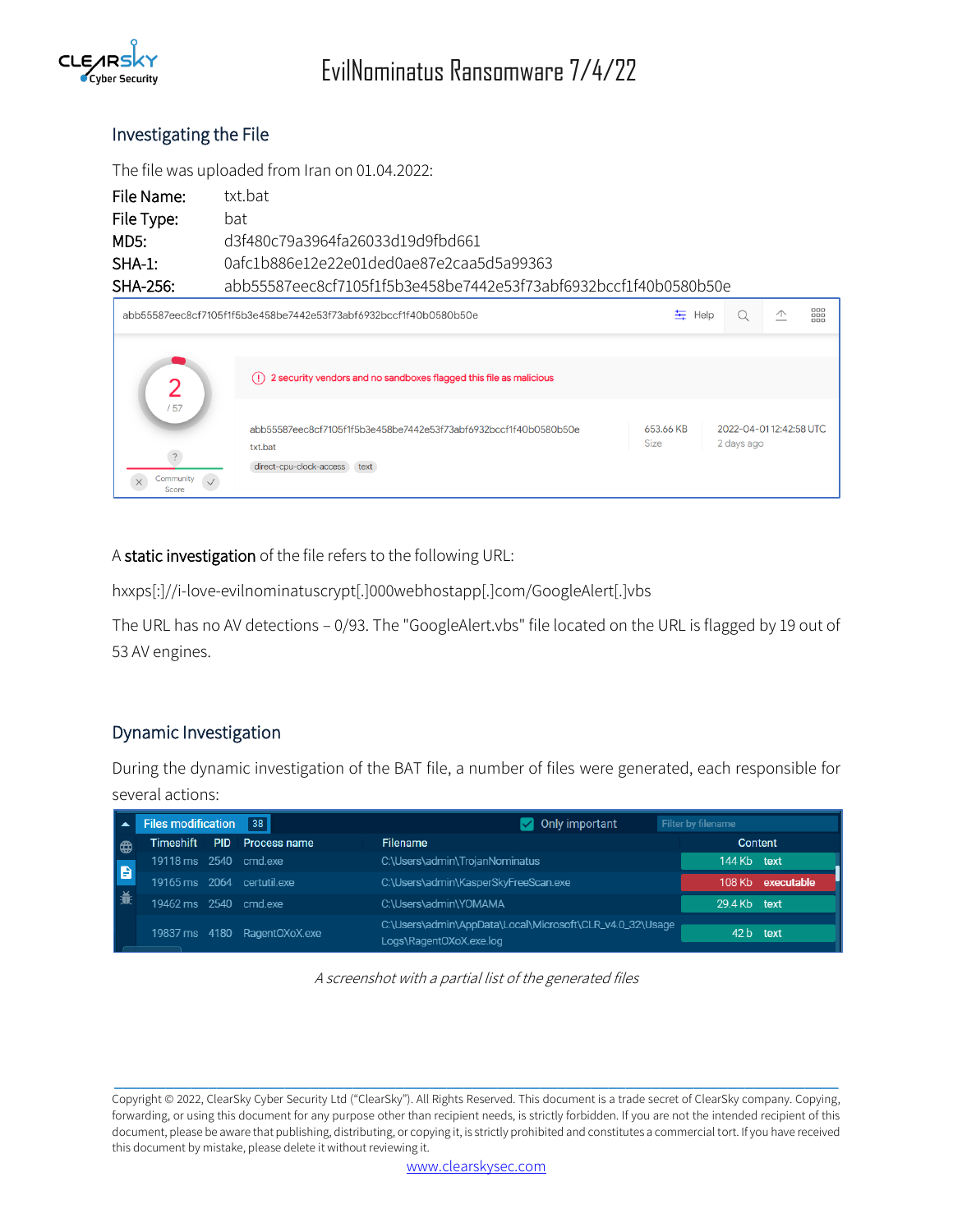

- 1. An executable named "AntivirusScan.exe" was generated. The file's hash on VirusTotal is detected as malicious by 49 out of 68 AV engines, and it is named "EvilNominatusCrypto.exe". The file modifies Windows' LOGIN/LOGOFF path on the registry. This modification prevents users from accessing the Taskbar.
- 2. A TXT file named "XoX" was generated. The file is encoded and decrypted by Windows' Certutil. It is possible that the "XoX" file is designed to execute the "AntivirusScan.exe" file.

| 40<br>out of 100            | Certutil.exe (id: 1940)<br>C:\WINDOWS\system32\certutil.exe<br>Parent process: cmd.exe (id: 2540)<br>0x00000000<br>Exitcode:<br>admin<br>User:<br>SID:<br>IL:<br><b>MEDIUM</b> | S-1-5-21-1693682860-607145093-2874071422-1001                        |                         |     |
|-----------------------------|--------------------------------------------------------------------------------------------------------------------------------------------------------------------------------|----------------------------------------------------------------------|-------------------------|-----|
| No verdict<br><u>स्ब्</u> ध | Timeline<br>Created<br>0 <sub>0</sub><br>+12202                                                                                                                                | <b>Terminated</b><br>660<br>$+12262$                                 | Children<br>No children |     |
| <b>Command Line:</b>        |                                                                                                                                                                                | certutil -decode C:\Users\admin\XoX C:\Users\admin\AntivirusScan.exe |                         | ረቅነ |
|                             |                                                                                                                                                                                |                                                                      |                         |     |

- 3. Actions carried out by the BAT file:
	- It generates a file named "RagentOXoX.exe" that downloads a file named "crash.bat" to establish persistence:

C:\Users\admin\AppData\Roaming\Microsoft\Windows\StartMenu\Programs\Startup\C rash.bat

- It reads the computer's name.
- It examines the supported languages on the system (the file does not seem to change its behavior according to this check).
- 4. A malicious file named "Nod32Installer.exe" is downloaded. This file impersonates ESET's security product for computers. This file's hash is detected by 15/68 AV engines on VirusTotal.
- 5. A malicious file named "KasperskyFreeScan.exe" is generated via the certutil.exe process. The malicious file impersonates the name of Kaspersky's security product as well.
- 6. All TXT files are Base64-encoded. Before their execution, the malicious files use the certutil service to decode via the decrypt command. Base64 encoding is used by malware to prevent AV engines from detecting malicious strings.

Copyright © 2022, ClearSky Cyber Security Ltd ("ClearSky"). All Rights Reserved. This document is a trade secret of ClearSky company. Copying, forwarding, or using this document for any purpose other than recipient needs, is strictly forbidden. If you are not the intended recipient of this document, please be aware that publishing, distributing, or copying it, is strictly prohibited and constitutes a commercial tort. If you have received this document by mistake, please delete it without reviewing it.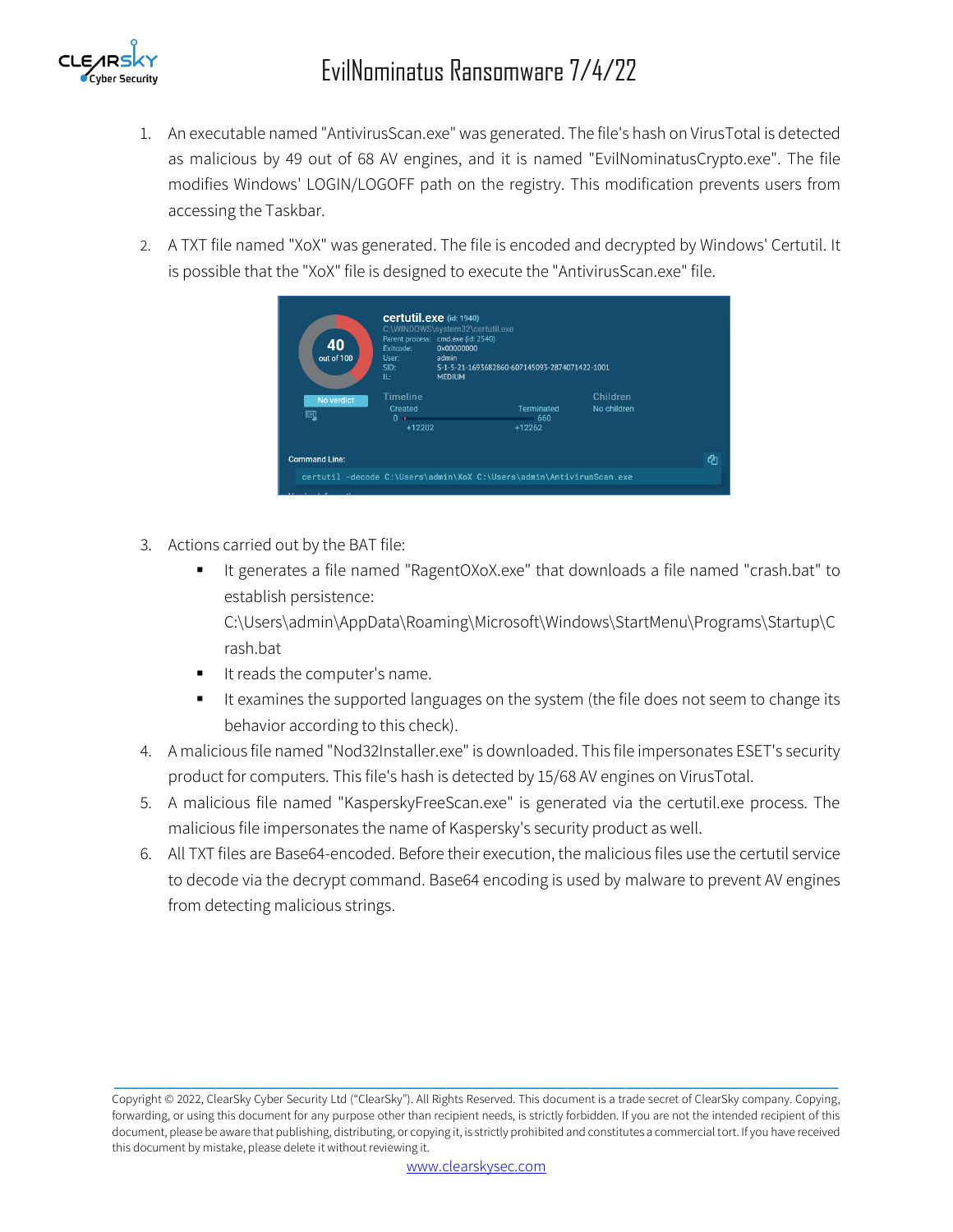

# Additional Activity by Downloaded or Generated Files

The ransomware deletes the computer's Shadow Copy to prevent recovery:



#### "AntivirusScan.exe" disables the option to use Registry Editing Tools:

| <b>Command Line:</b> |                                                                                                                                                            | ረካ |
|----------------------|------------------------------------------------------------------------------------------------------------------------------------------------------------|----|
|                      | 'C:\Windows\System32\cmd.exe" /C reg_add HKCU\Software\Microsoft\Windows\C "<br>urrentVersion\Policies\System /v DisableRegistryTools /t REG_DWORD /d 1 /f |    |

"AntivirusScan.exe" also disables access to the network and Firewall:



In case the files encounter a problem while running, a Word file is opened to display the following text to the user:

"Make sure your antivirus is off and macro is not disabled. If it is not disabled, click ENABLE CONTENT button or this text will not work!!!!"

When the machine is fully encrypted, files receive the ".ink-locked" extension, and the ransom note is displayed:

Copyright © 2022, ClearSky Cyber Security Ltd ("ClearSky"). All Rights Reserved. This document is a trade secret of ClearSky company. Copying, forwarding, or using this document for any purpose other than recipient needs, is strictly forbidden. If you are not the intended recipient of this document, please be aware that publishing, distributing, or copying it, is strictly prohibited and constitutes a commercial tort. If you have received this document by mistake, please delete it without reviewing it.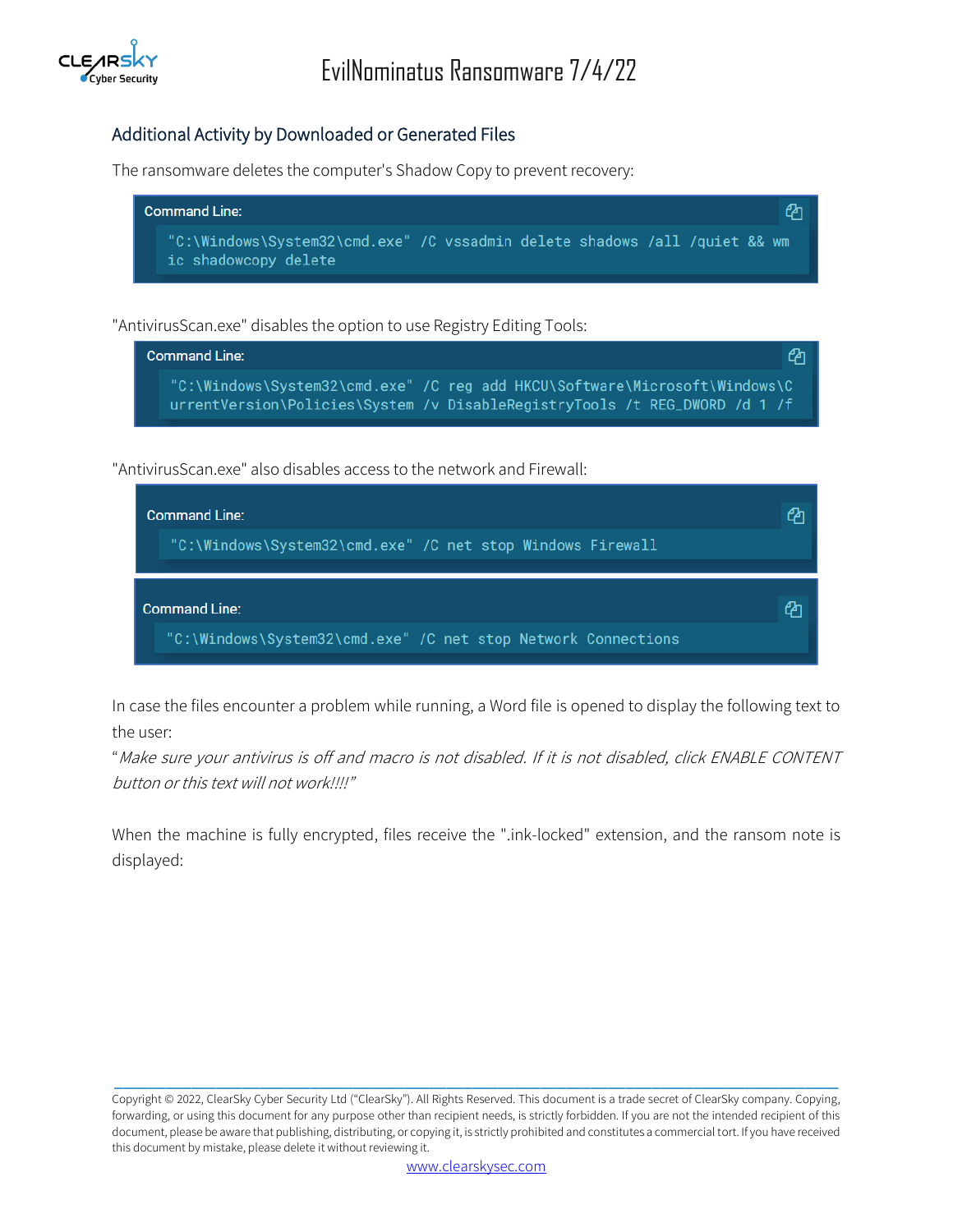

| Ransom.EvilNominatus.C                                                                                                                                                                                                                                                                                                                    |  |
|-------------------------------------------------------------------------------------------------------------------------------------------------------------------------------------------------------------------------------------------------------------------------------------------------------------------------------------------|--|
| CryptoVirus Detected! Ransom.NominatusStrike<br>your files has been encrypted if you enter the wrong key 3 times we will make you see<br>dark side if you want to restore your files Contact Bkhtyaryrwzbh@gmail.com<br>we deleted your backups, we disabled taskmgr, regedit and more if you think you can<br>escape you are very stupid |  |
| Code<br>GO AWAYN                                                                                                                                                                                                                                                                                                                          |  |

If the wrong value is entered to the "code" field three times, the prompt disappears, leaving files encrypted indefinitely.

The message refers to the attacker's email address: Bkhtyarywzbh@gmail[.]com, but investigating this address provided no further findings.

#### Exposing and Investigating an Additional BAT File

When investigating the URL hxxps://i-love-evilnominatuscrypt[.]000webhostapp[.]com/GoogleAlert[.]vbs, we detected a few additional files that communicate with it. An additional BAT file with 0 detections on VirusTotal and Intezer was detected among these files. Dynamically executing the file indicates that it is the same ransomware file, with the same capabilities as described above.

The file's details:

| File Name: | txt bat                                                          |
|------------|------------------------------------------------------------------|
| File Type: | hat                                                              |
| MD5:       | 765d27aede93251a79d7685c7403a70b                                 |
| $SHA-1:$   | 3c8d4a0d6590bc0e632cde0c93d9da09194e118a                         |
| $SHA-256:$ | 582152adf8ec9a1ea0e2b530e93fcfa2d36f2d384c6582c0478188a1bb67edab |

? Unknown

582152adf8ec9a1ea0e2b530e93fcfa2d36f2d384c6582c0478188a1bb67edab ∑ VIRUSTOTAL Report (0 / 57 Detections)

Copyright © 2022, ClearSky Cyber Security Ltd ("ClearSky"). All Rights Reserved. This document is a trade secret of ClearSky company. Copying, forwarding, or using this document for any purpose other than recipient needs, is strictly forbidden. If you are not the intended recipient of this document, please be aware that publishing, distributing, or copying it, is strictly prohibited and constitutes a commercial tort. If you have received this document by mistake, please delete it without reviewing it.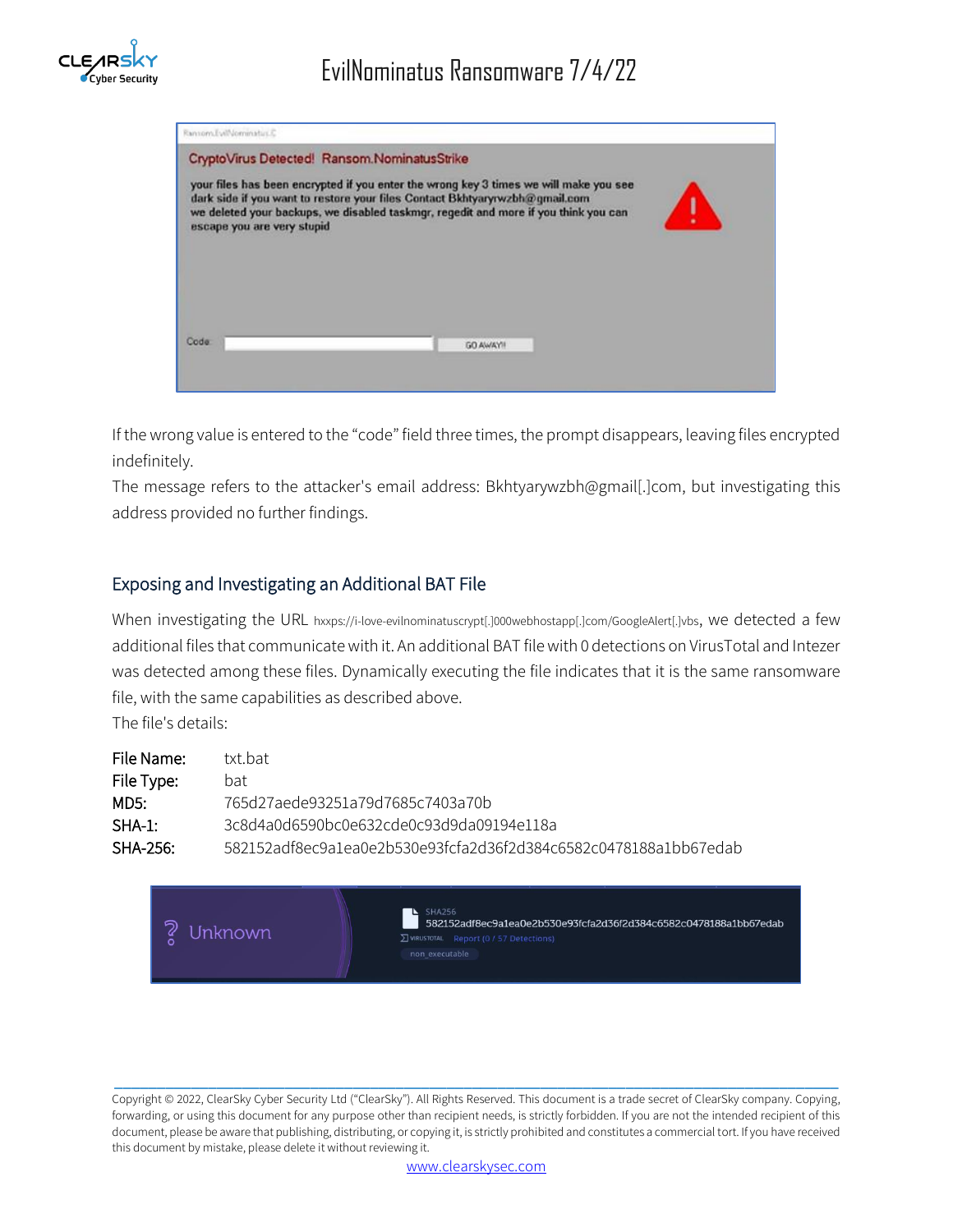

| <b>DETECTION</b> | <b>DETAILS</b>    | <b>RELATIONS</b><br><b>SUBMISSIONS</b> | <b>COMMUNITY</b>                   |
|------------------|-------------------|----------------------------------------|------------------------------------|
|                  |                   |                                        |                                    |
| Downloaded Files |                   |                                        |                                    |
| Scanned          | <b>Detections</b> | Type                                   | Name                               |
| 2022-03-11       | 19/53             | <b>VBA</b>                             | GoogleAlert.vbs                    |
|                  |                   |                                        |                                    |
| Referrer Files   |                   |                                        |                                    |
| Scanned          | <b>Detections</b> | Type                                   | Name                               |
| 2022-03-28       | 0/57              | Text                                   | txt.bat                            |
| 2022-04-04       | 46/70             | Win32 EXE                              | NominatusRipper                    |
| $2022 - 03 - 13$ | 21 / 67           | Win32 EXE                              | C:\Windows\System32\executable.exe |
| 2022-03-13       | 1/55              | Text                                   | C:\Nominatus.Ambulance.bat         |
| 2022-04-01       | 2/57              | Text                                   | txt.bat                            |
| 2022-03-30       | 3/55              | Text                                   | Nominatus.Ambulance.bat            |
| 2022-03-16       | 3/56              | Text                                   | C:\Nominatus.Ambulance.bat         |
| 2022-03-13       | 22/67             | Win32 EXE                              | C:\Windows\System32\7za.exe        |
| 2022-03-13       | 22 / 67           | Win32 EXE                              | C:Wirus.Win16.NominatusDOS.exe     |
|                  |                   |                                        |                                    |

#### Attribution to the Ransomware's Developer

One of the files that communicate with the BAT file is Nod32Installed.exe. When searching for this file on VirusTotal, we discovered a user named "RozbehCrypt666", claiming credit for the ransomware. The user's profile on VirusTotal is the following:

| <b>USER PROFILE</b>                                                                               |               |                    |  |
|---------------------------------------------------------------------------------------------------|---------------|--------------------|--|
| RozbehCrypt666<br>1 month ago                                                                     |               | Nominatus 666      |  |
| <b>COMMENTS</b>                                                                                   | <b>GRAPHS</b> | <b>COLLECTIONS</b> |  |
| <b>DEMO!!</b><br>in development!                                                                  |               |                    |  |
| 12 days ago   f2d605279d70d0e70123ea672aa6f6bfe5e865cb39a9faa0f699102595dbe266<br>fini).<br>$:$ ) |               |                    |  |

Copyright © 2022, ClearSky Cyber Security Ltd ("ClearSky"). All Rights Reserved. This document is a trade secret of ClearSky company. Copying, forwarding, or using this document for any purpose other than recipient needs, is strictly forbidden. If you are not the intended recipient of this document, please be aware that publishing, distributing, or copying it, is strictly prohibited and constitutes a commercial tort. If you have received this document by mistake, please delete it without reviewing it.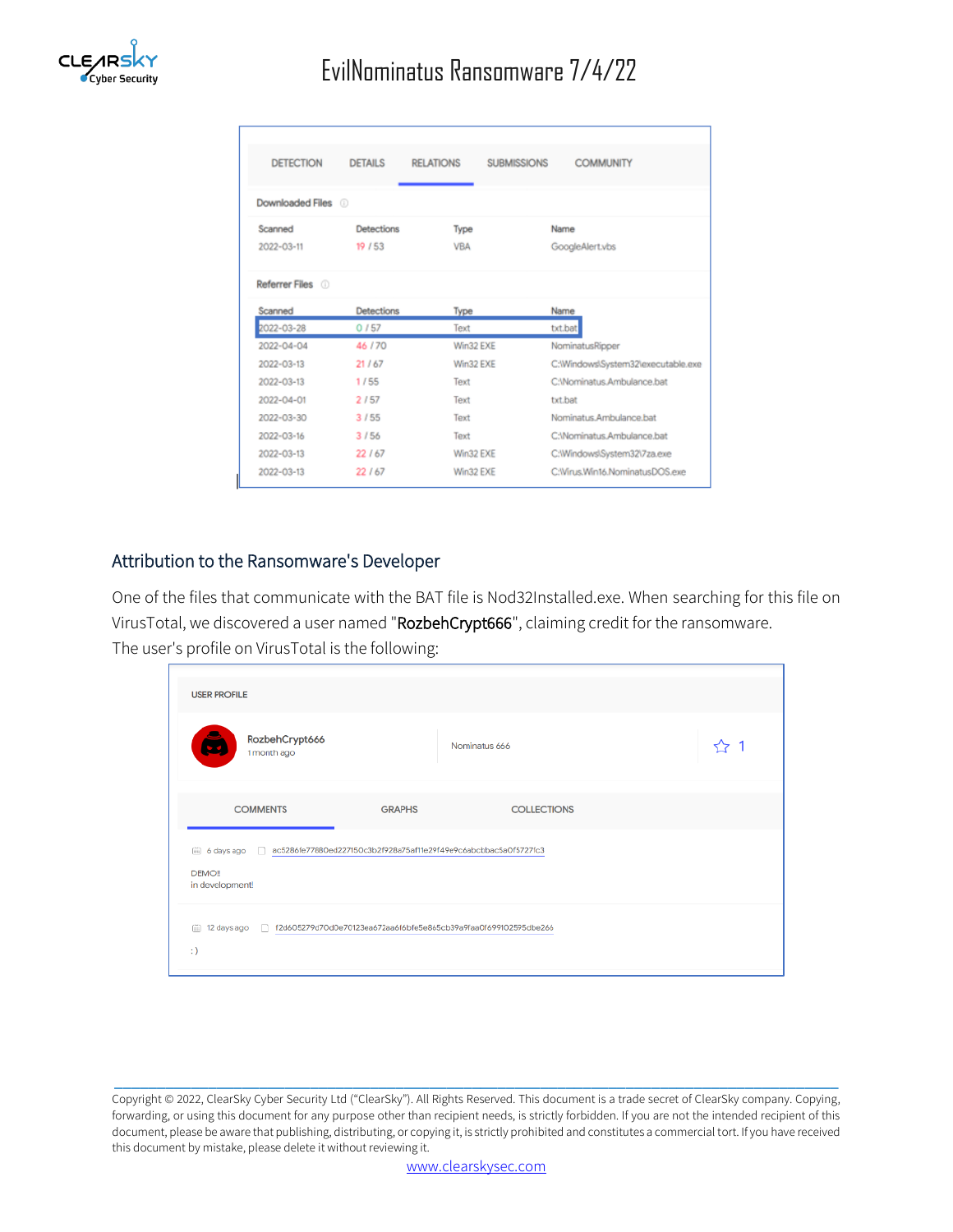

# EvilNominatus Ransomware 7/4/22

| RozbehCrypt666                                                                                                                                                                                              |
|-------------------------------------------------------------------------------------------------------------------------------------------------------------------------------------------------------------|
| 470f4e272d9fbddcdbc60d61feafea88d34abc2c1db9314b6bf729f0f7bff2c2<br>18 days ago<br>偏<br>https://i-love-evilnominatuscrypt.000webhostapp.com/                                                                |
| 470f4e272d9fbddcdbc60d61feafea88d34abc2c1db9314b6bf729f0f7bff2c2<br>18 days ago<br><b>Bill</b><br>download EvilNominatus and make your computer faster!!!                                                   |
| 21 days ago<br>9f264c3981a86df90c8b5b26689b4d30dcc908bd4528f77574eb0110aceafe02<br>匾<br>my new backdoor<br>not only backdoor!<br>a virus.<br>a worm.<br>a spyware,<br>a ransomware!<br><b>ALL IN ONE!!!</b> |
| 1 month ago<br>2d5a1ad2f5c1eb5936eb2645dde295f561267cd707f7d397ab18807070a610ce<br>iiii<br>my old virus                                                                                                     |

A file named "RagentOXoX.exe" was generated during the BAT file's execution. While examining "RagentOXoX.exe" we found out that the file's name was "Virus.DOS.RozbehStrike". This name resembles the username that claimed credit for the ransomware on VirusTotal - "RozbehCrypt666".



Copyright © 2022, ClearSky Cyber Security Ltd ("ClearSky"). All Rights Reserved. This document is a trade secret of ClearSky company. Copying, forwarding, or using this document for any purpose other than recipient needs, is strictly forbidden. If you are not the intended recipient of this document, please be aware that publishing, distributing, or copying it, is strictly prohibited and constitutes a commercial tort. If you have received this document by mistake, please delete it without reviewing it.

\_\_\_\_\_\_\_\_\_\_\_\_\_\_\_\_\_\_\_\_\_\_\_\_\_\_\_\_\_\_\_\_\_\_\_\_\_\_\_\_\_\_\_\_\_\_\_\_\_\_\_\_\_\_\_\_\_\_\_\_\_\_\_\_\_\_\_\_\_\_\_\_\_\_\_\_\_\_\_\_\_\_\_\_\_

[www.clearskysec.com](http://www.clearskysec.com/)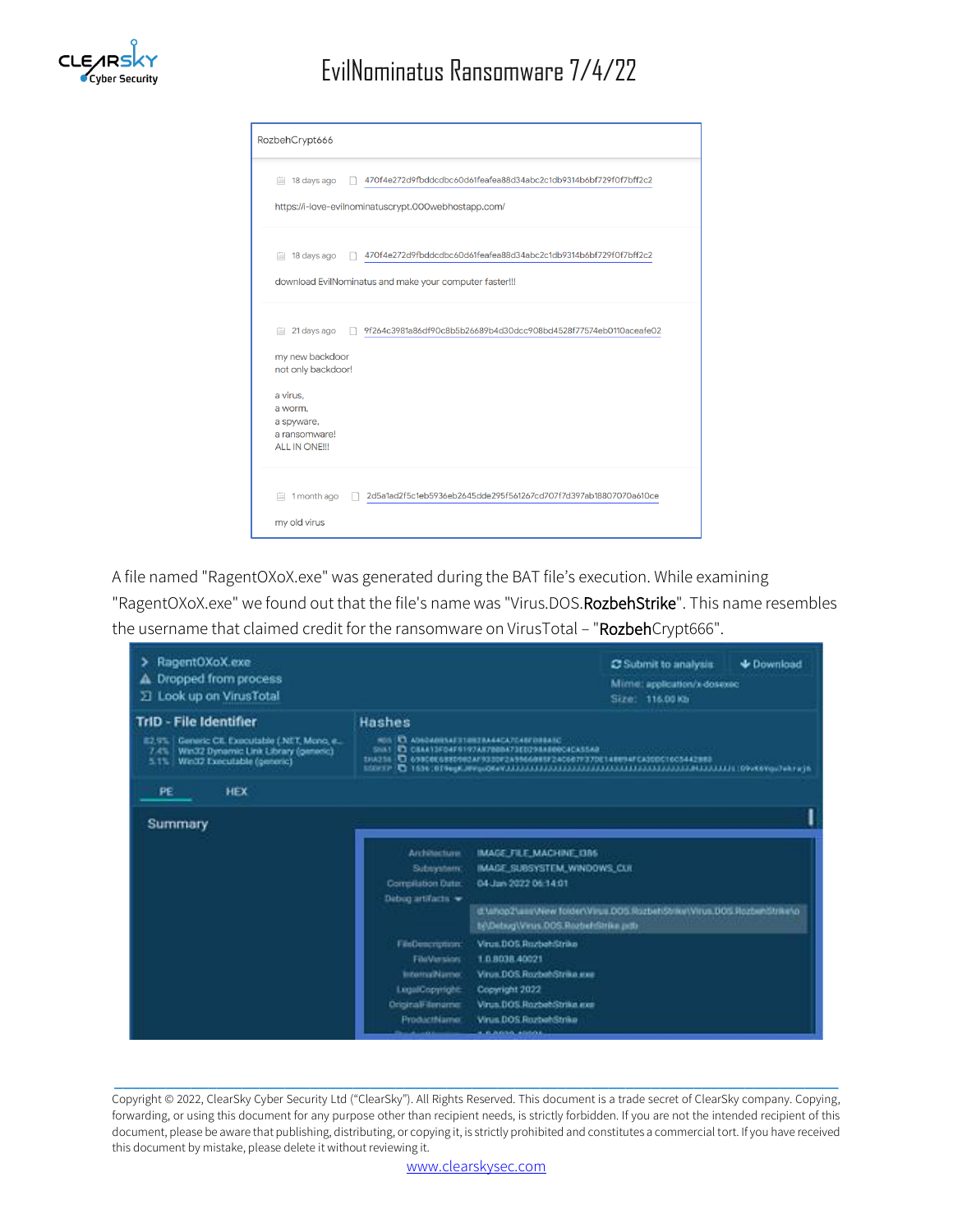

Checking the name "Rozbeh" on Google showed that this is a traditional Persian name, meaning "a good day":

Roozbeh or Rouzbeh (Persian: روزبه) is an old Persian male given name. The name consists of the words "rooz" (day) and "beh" (better) and it means "fortunate". Persons named Roozbeh include: Rhahzadh "Roch Vehan" (Rōzbehān), son of a certain Rōzbeh. Rouzbeh (died 653/656), given name of Salman the Persian.

Meaning: fortunate, good day

https://en.wikipedia.org > wiki > Roozbeh  $\mathbb{R}$ 

Roozbeh - Wikipedia

After running the malicious BAT files, a file named "YOMAMA" was downloaded, containing the following information:

...."p.i.c.t.u.r.e.B.o.x.1...I.m.a.g.e........Oops your Computer Locked by NominatusLocker! you have 1 hour left to Get the Special key from creator of this Virus Bkhtyaryrwzbh@gmail.com! or we will Destroy your Computer or you can Contact him on discord Nominatus#1297 live or death? MAKE YOUR CHOICE NOW!!@.....ÿÿÿÿ............QSystem.Drawing, Version=4.0.0.0, Culture=neutral,

The attacker refers to a Discord user named "Nominatus#1297". An OSINT investigation of the Discord account revealed the following Reddit thread:



Copyright © 2022, ClearSky Cyber Security Ltd ("ClearSky"). All Rights Reserved. This document is a trade secret of ClearSky company. Copying, forwarding, or using this document for any purpose other than recipient needs, is strictly forbidden. If you are not the intended recipient of this document, please be aware that publishing, distributing, or copying it, is strictly prohibited and constitutes a commercial tort. If you have received this document by mistake, please delete it without reviewing it.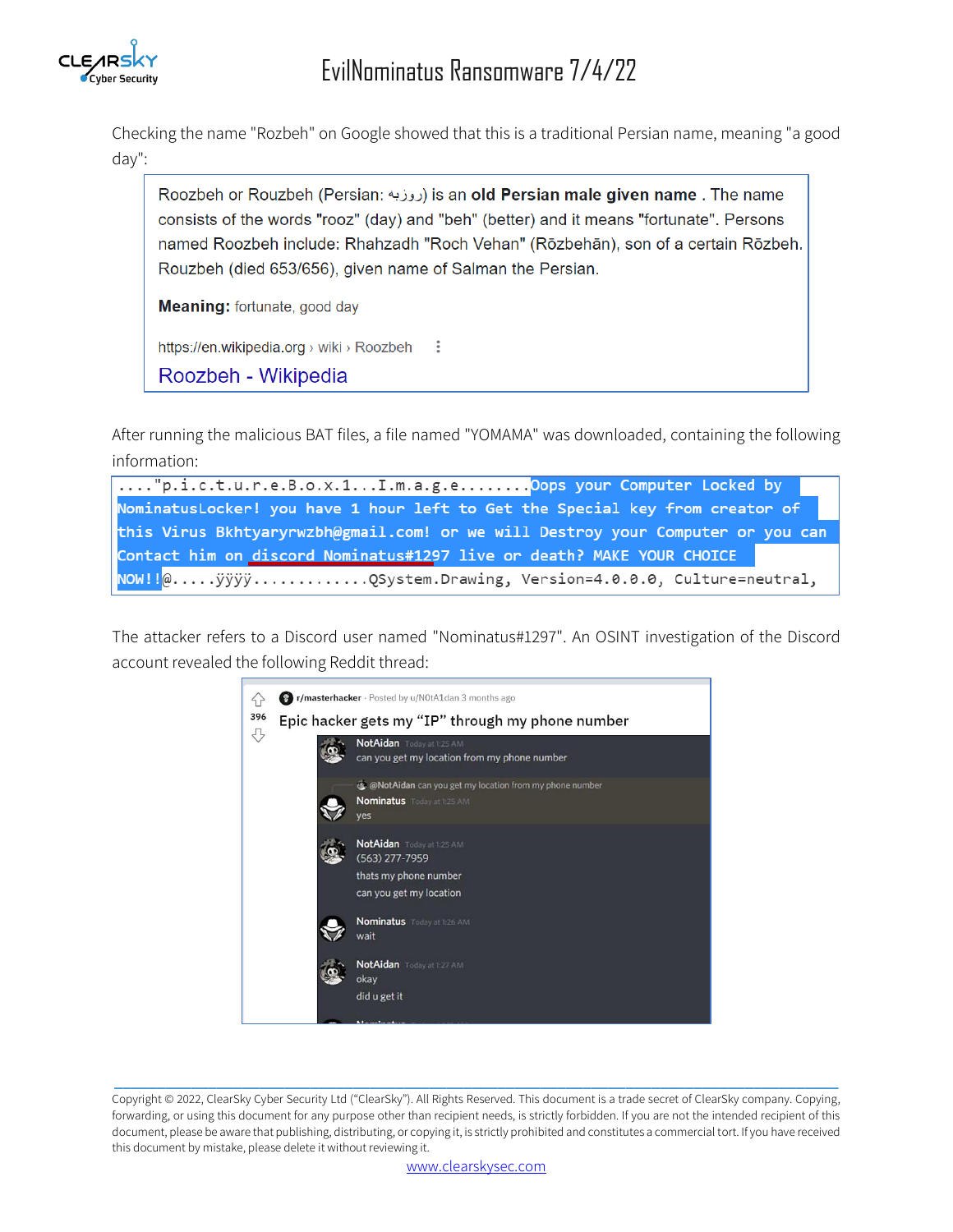

However, since the full ID does not appear next to the username, it is hard to say with high certainty whether this is the same user.

When examining the malicious "Nod32.Installer" file, we detected a string named "Minecraft 2d":



#### Investigating the Ransomware's Name - EvilNominatus

While investigating the ransomware's name, we discovered that its name was apparently taken from an episode of the series Nominatus Rising – Sonic Boom, season 2, episode 23.

Notably, all detected file names ("YOMAMA" and "Nominatus", from the Sonic Boom series) as well as the string found under the name "Minecraft 2d", indicate an association with young gamers.

A user with a Persian name identical to the one on VirusTotal was detected on Twitter, taking responsibility for the ransomware:



The user's Twitter profile image was taken from the computer game Minecraft.

Copyright © 2022, ClearSky Cyber Security Ltd ("ClearSky"). All Rights Reserved. This document is a trade secret of ClearSky company. Copying, forwarding, or using this document for any purpose other than recipient needs, is strictly forbidden. If you are not the intended recipient of this document, please be aware that publishing, distributing, or copying it, is strictly prohibited and constitutes a commercial tort. If you have received this document by mistake, please delete it without reviewing it.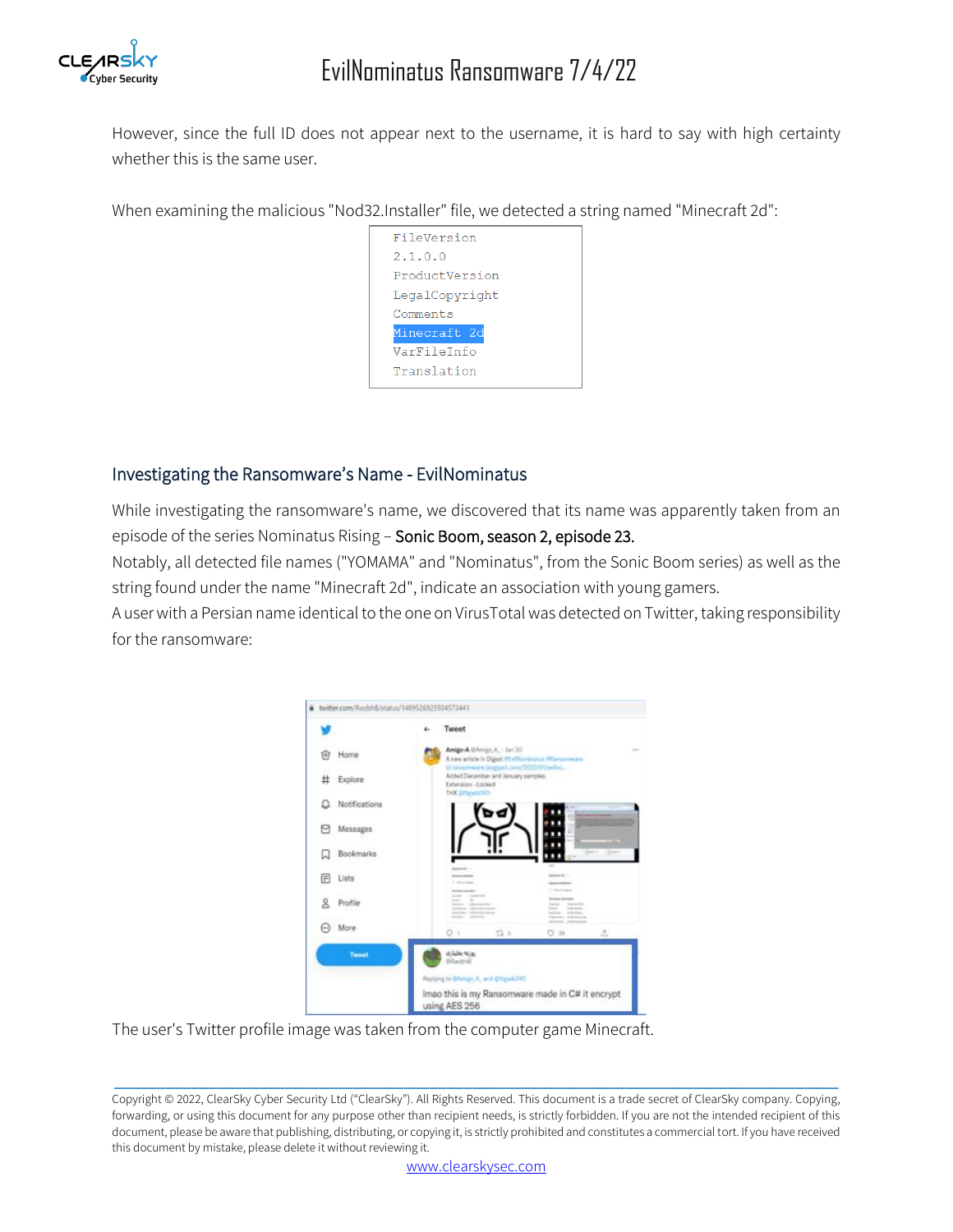

|         | About 4,360,000,000 results (0.51 seconds) |                          |
|---------|--------------------------------------------|--------------------------|
| Persian |                                            | English                  |
|         | روزبه بختیاری                              | <b>Roozbeh Bakhtiari</b> |

The Twitter username transliterated from Persian via Google Translate

# Indicators of Compromise (IoCs):

URL:

hxxps[:]//i-love-evilnominatuscrypt[.]000webhostapp[.]com/GoogleAlert[.]vbs

#### SHA256:

E09B43312A6B1622428A3D8BAB0270673701D7D7A73C667DC3EE8940DA0B96A1 69811A6C9376B219B335A055CFA970D38CD768ABECA7138A2C1905560D468FEF EFC85A4100DAE0D3FA69CFF22149A3F735EE34BB43C79524F379C44AC5814751 1D2A96013E4CC499CFFAB9000B9595E532A9FEEE425D3B4F536A5DC0695F381B 98A9C760BB94D4D081271A3087ACE8BED47FC4C8A38CDFE3F42B92BCDBEE68E7 698C0E688D902AF933DF2A9966005F24C607F37DE140094FCA3DDC16C5442B03 9062660482465279DE6EB783B5CFFF8BB1F1BD804E0D8BF0876897B07407308B B93247A0EFBBB9852D056E8CB655FC76D802928BF23586077EF0D73BA710E514 E21FE7117B2BCA120DEC9F0BD970A6355B143A3B62207B480F93D1E35B70C0E5 1EE21714BDE9BF89CC6C55D7DAC5686AD0E85F231C2BA7F91D575CB6A1F8092E 4E99E6B477DAA5717A97F12A01EE8F2FA5AA8DCE870982C7C45382C0E73AA1D1 582152adf8ec9a1ea0e2b530e93fcfa2d36f2d384c6582c0478188a1bb67edab

SHA1:

CC4EA1BAB6496272566EBDC6823A7EB27A52A727 0170C2DEAE4486A43894C202EA92D43556218E1C B2BE8A2F8039404070636759E9E3D618B3A15F56 AC1DA853F09D338053C2F4901F157CBCB6729BED 4D536DC808FCED63ADBC36ADAF772554B64E49DF C8AA13FD4F9197A87BBB473ED298A800C4CA55A0 7F30A37552FE7D82BBB149F0877BA2D2B7E4ACB8 66501D433C3E0FCAB32DA325EBC6E20192A2294B 08CA0BD79D92A8F89D8714B29B695C8CC53F90FC 6895E15111ECB3976D95622588E2D775A0F48870 287E080B63FEF822370BCE236031620B8E421D14 3c8d4a0d6590bc0e632cde0c93d9da09194e118a

#### MD5:

EC0648563F5EAD6ABA26D59B741F8A73

Copyright © 2022, ClearSky Cyber Security Ltd ("ClearSky"). All Rights Reserved. This document is a trade secret of ClearSky company. Copying, forwarding, or using this document for any purpose other than recipient needs, is strictly forbidden. If you are not the intended recipient of this document, please be aware that publishing, distributing, or copying it, is strictly prohibited and constitutes a commercial tort. If you have received this document by mistake, please delete it without reviewing it.